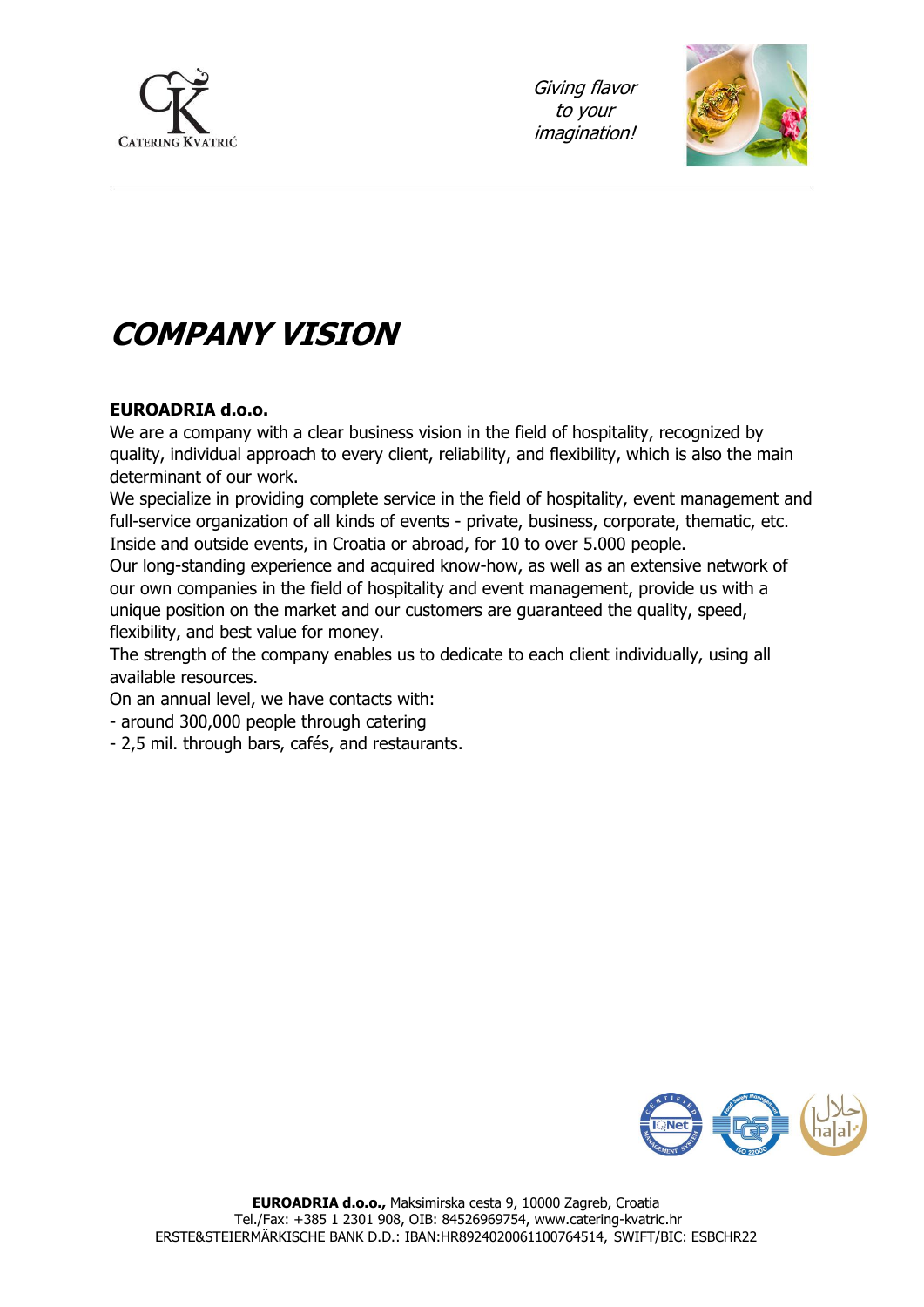# **WRC "CROATIA SILVER" PACKAGE**

### **WRC "CROATIA SILVER FULL" PACKAGE**

Preferential week rate (from 19th to 24th April) 1.370,00 HRK (180,00 €) incl. VAT per person or 230,00 HRK (30,00  $\epsilon$ ) incl VAT per day Daily price : 265,00 HRK (35,00 €) incl. VAT per person

#### **Breakfast (6:00 - 10:00)**

Coffee or Tea or Orange juice and Puff pastry and shortbread pastry baskets with various fillings (Coffee Self-service 24/24)

#### **Lunch (11:45 - 14.30)**

1 starter 1 main course 1 pasta plate 1 salad 1 desert 1 drink (still or fizzy water) Bread

### **Dinner (19:00 - 21:00)**

1 starter 1 main course 1 pasta plate 1 salad 1 desert 1 drink (still or fizzy water) Bread

## **WRC "CROATIA SILVER ONE" PACKAGE**

Price : 150,00 HRK (20,00 €) incl. VAT per person/per day

### **Breakfast (6:00 - 10:00)**

Coffee or Tea or Orange juice and Puff pastry and shortbread pastry baskets with various fillings

(Coffee Self-service 24/24)

### **Lunch (11:45 - 14.30) or Dinner (19:00 - 21:00)**

1 starter 1 main course 1 pasta plate 1 salad 1 desert 1 drink (still or fizzy water) Bread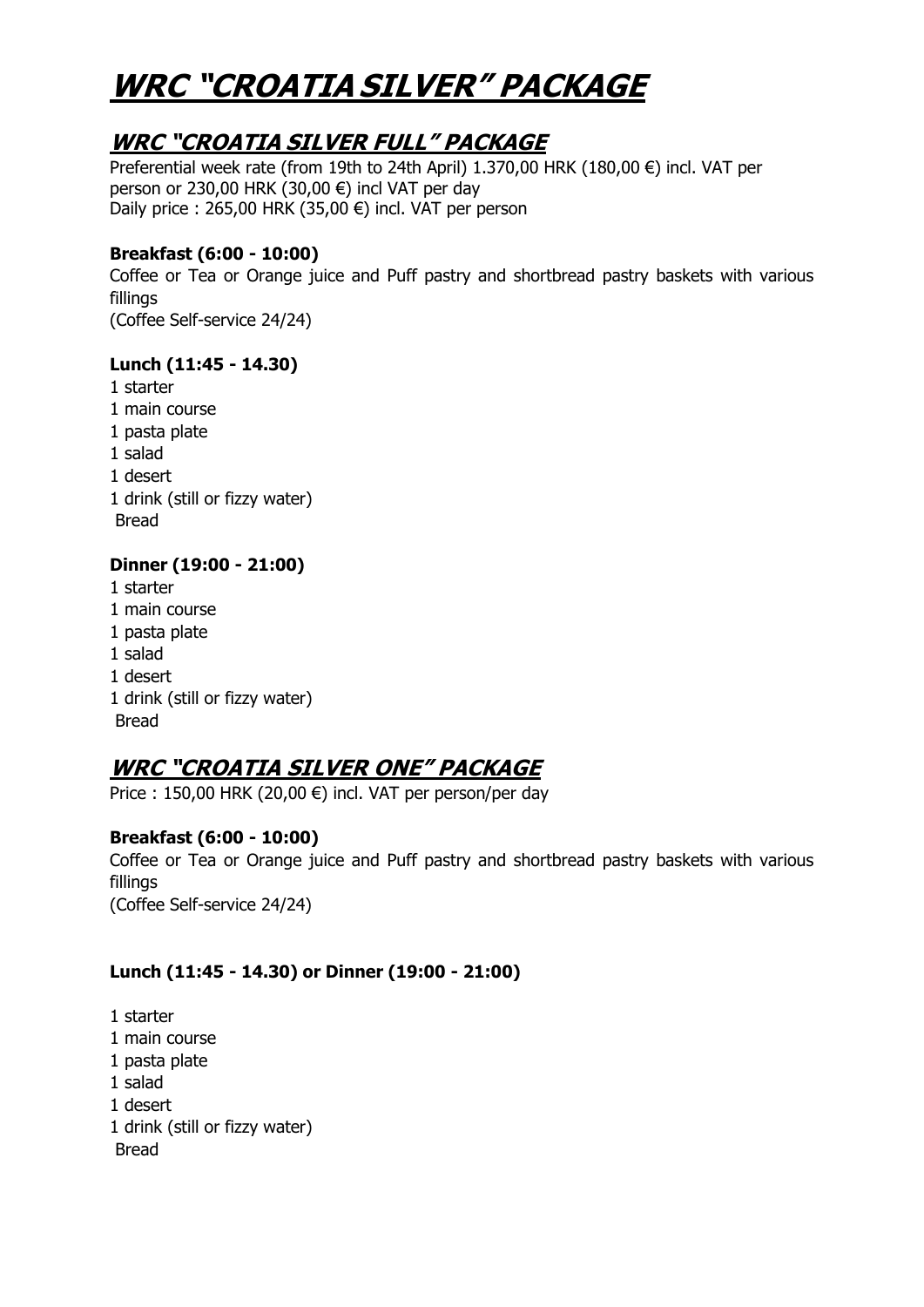# **EXAMPLE MENU WRC" CROATIA SILVER "PACKAGE**

# **Lunch (11:45 – 14:30)**

#### **Starters**

- Baked Zagorje štrukli in cream (traditional Croatian dish)
- Dalmatian prosciutto with olives
- Roasted buffet and truffle foam canapés
- Meat balls with barbecue sauce
- Prosciutto and melon cocktail picks
- Spicy mini burgers
- Fresh cottage cheese and homemade cream

#### **Main courses**

- Sesame fried turkey rolls filled with arugula, ham and cheese filled Parisian fritter with sour cream baked potatoes.
- Vegetable steaks on spinach custard

#### **Pasta plate**

• Pag cheese tortellini with a porcini and turkey sauce

#### **Salad**

• Selection of fresh seasonal salads with dressings

#### **Desert**

• Homemade bite-size cakes

(Madjarica, layered chocolate cake), White cake (vanilla and sour cream cake), Triple delight cake, Raffaello squares, Danubian waves, Flowers (shortbread sandwich cookie with jam, shaped like flowers), Vanilla rolls...

## **Dinner (19:00 - 21:00)**

#### **Starters**

- Baked Zagorje štrukli in cream (traditional Croatian dish)
- Dalmatian prosciutto with olives
- Roasted buffet and truffle foam canapés
- Meat balls with barbecue sauce
- Prosciutto and melon cocktail picks
- Spicy mini burgers
- Fresh cottage cheese and homemade cream

#### **Main course**

- Meat donuts, turkey wrapped in pancetta on skewers, ham and cheese filled pork loin rolls with grilled vegetables.
- Lasagna with vegetables

#### **Pasta plate**

- Tagliatelle ai Fungi
- Homemade gnocchi with turkey and broccoli in white sauce

#### **Salad**

Selection of fresh seasonal salads with dressings

#### **Desert**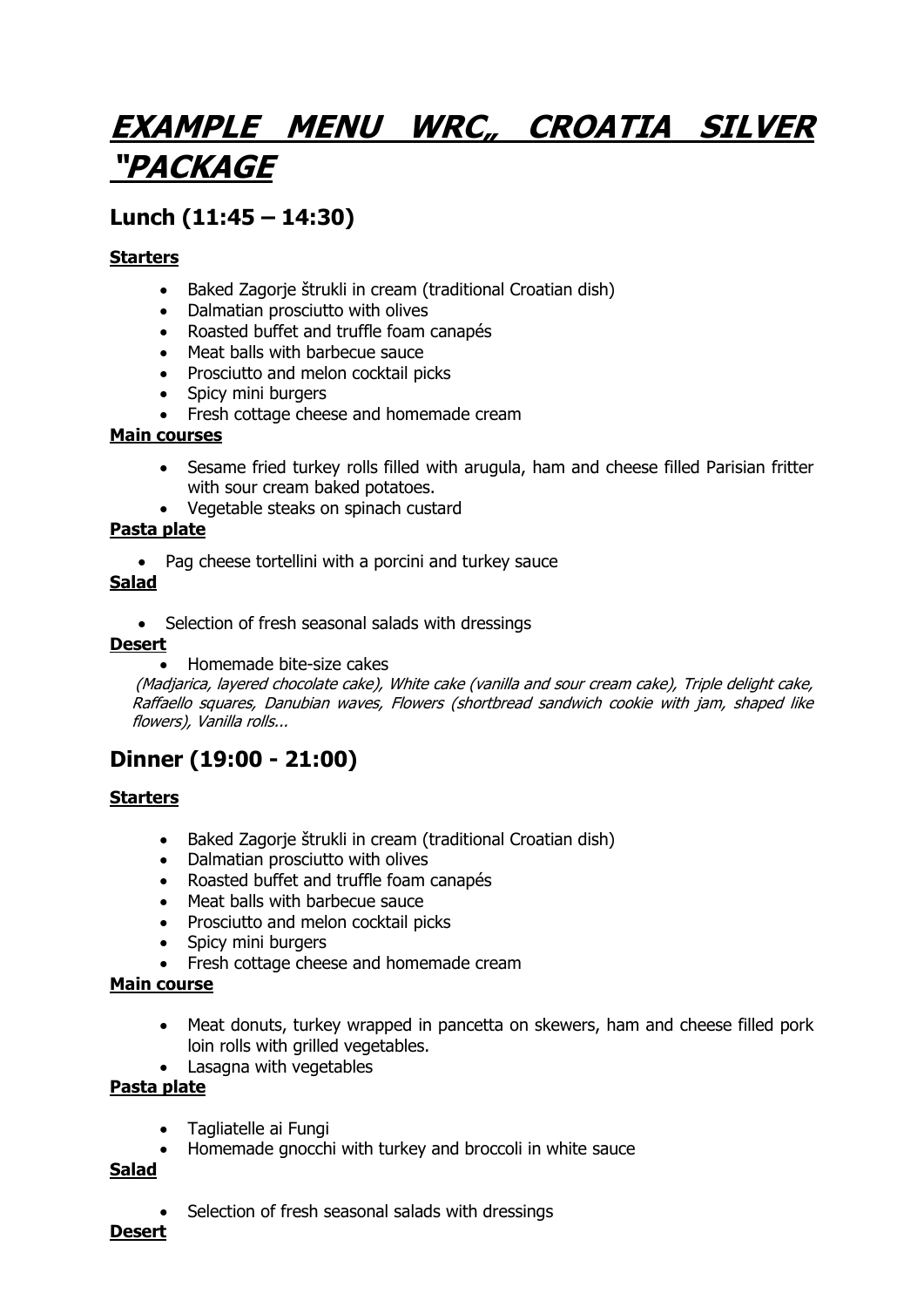• Ferrero cake

# **WRC "CROATIA GOLD" PACKAGE**

Daily price : 480,00 HRK (63,00 €) incl VAT per person/ per day

# **WRC "CROATIA GOLD FULL" PACKAGE**

#### **Breakfast (6:00 - 10:00)**

Coffee or Tea or Orange juice and Puff pastry and shortbread pastry baskets with various fillings (Coffee Self-service 24/24)

#### **Lunch (11:45 - 14.30)**

2 choice of starters 2 choice of main course 1 pasta plate 1 salad 1 desert 1 drink (still or fizzy water) Bread

#### **Dinner (19:00 - 21:00)**

2 choice of starters 2 choice of main course 1 pasta plate 1 salad 1 desert 1 drink (still or fizzy water) Bread

### **WRC "CROATIA GOLD ONE" PACKAGE**

Daily price : 250,00 HRK (33,00 €) incl VAT per person/ per day

#### **Breakfast (6:00 - 10:00)**

Coffee or Tea or Orange juice and Puff pastry and shortbread pastry baskets with various fillings (Coffee Self-service 24/24)

#### **Lunch (11:45 - 14.30) or Dinner (19:00 - 21:00)**

2 choice of starters 2 choice of main course 1 pasta plate 1 salad 1 desert 1 drink (still or fizzy water) Bread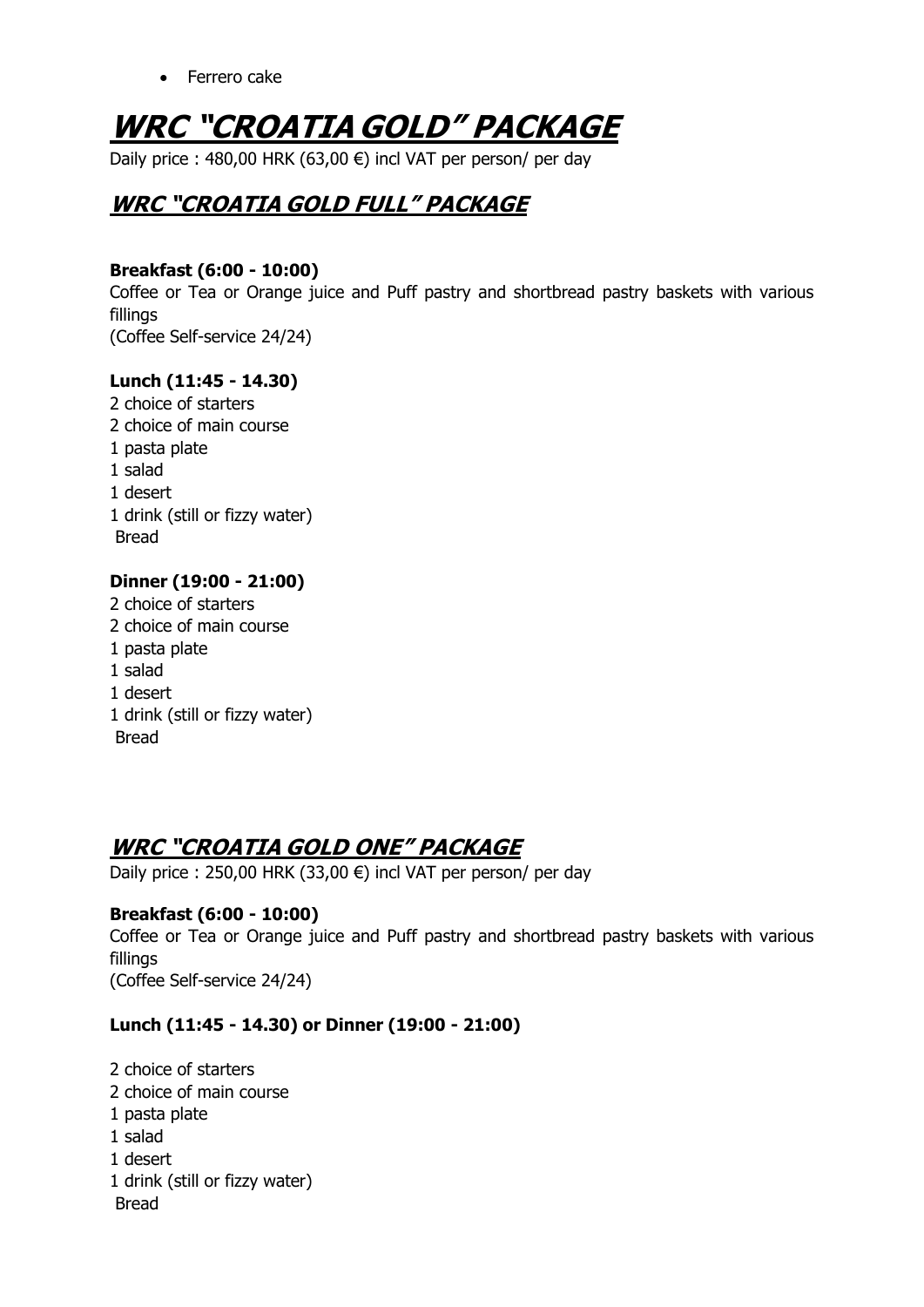# **EXAMPLE MENU WRC " CROATIA GOLD" PACKAGE**

# **Lunch (11:45 - 14.30)**

#### **Starters**

- Sesame turkey fingers with cocktail sauce
- Shortbread pastry baskets with chicken and truffle pâté
- Marinated Adriatic sea bass on a bed of arugula
- Tuna-Mozzarella salad on a serving boat
- Three types off cheese on wholewheat bread canapes

#### **Main course**

- Veal prepared in a shallow bell lid (traditional method) with baked potatoes and vegetables.
- Sea bass fillet wrapped in pancetta and zucchini on a potato and swiss chard cream.

#### **Pasta plate**

• Istrian Fuži pasta with truffle sauce

#### **Salad**

• Selection of fresh seasonal salads with dressings

#### **Desert**

• Mixed berries cheesecake

## **Dinner (19:00 - 21:00)**

#### **Starters**

- Salmon biscuits with horseradish, cheese, fresh dill and honey
- Baby mozzarella and cherry tomato with arugula coulis
- Fried octopus legs with cocktail sauce
- Feta cheese and cherry tomato skewers
- Cheese, fruit and olive cocktail picks

#### **Main course**

- Dalmatian pašticada (stewed beef) with homemade gnocchi
- Tortillas filled with ratatouille.

#### **Pasta plate**

• Rigatoni con carne di maiale

#### **Salad**

• Selection of fresh seasonal salads with dressings

#### **Desert**

• Icy wind cake - (light refreshing creamy flavor)